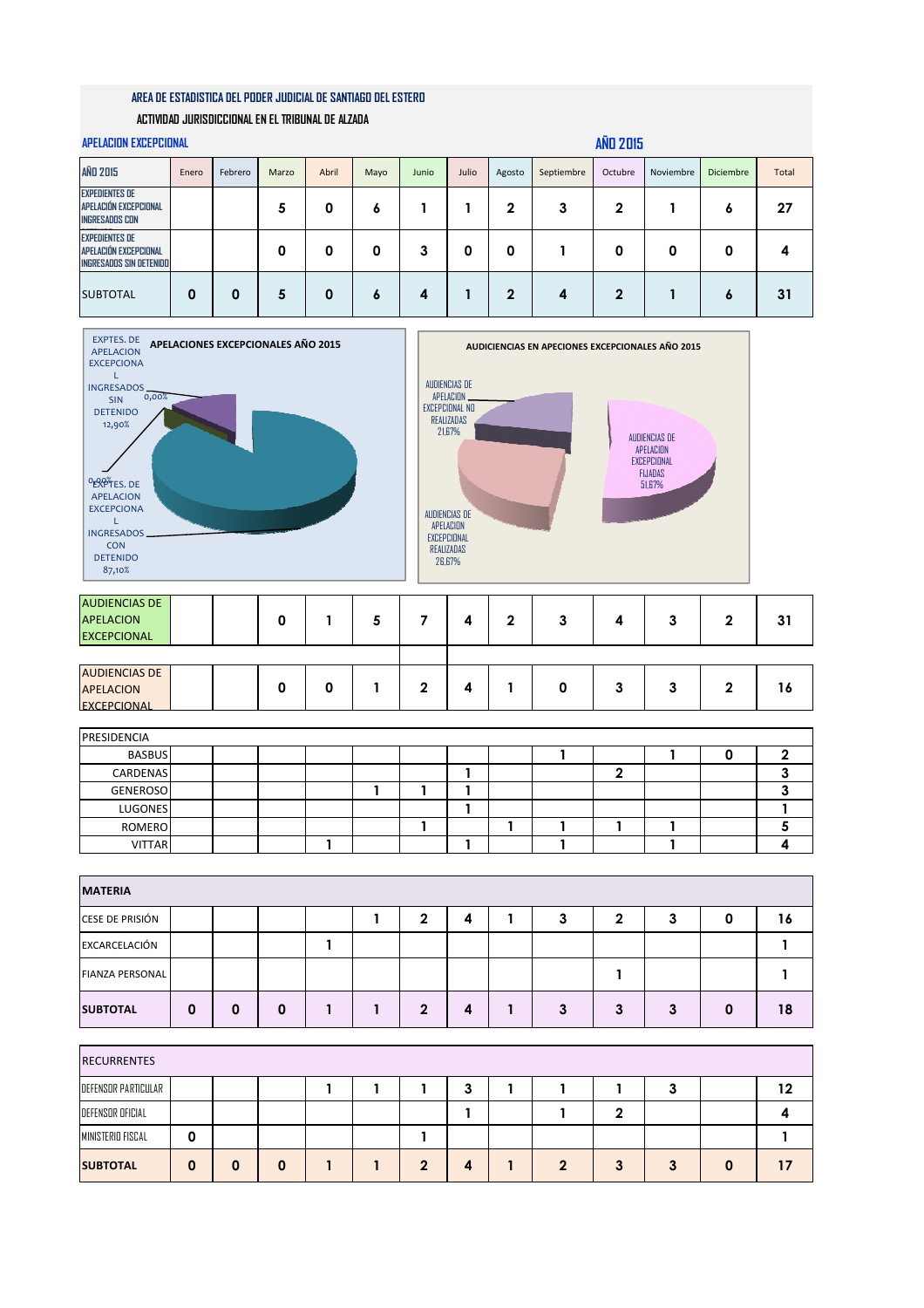## **AREA DE ESTADISTICA DEL PODER JUDICIAL DE SANTIAGO DEL ESTERO**

## **ACTIVIDAD JURISDICCIONAL EN EL TRIBUNAL DE ALZADA**

| <b>APELACION EXCEPCIONAL</b>                    |       |         |       |              |                |                |          |              |                  | <b>AÑD 2015</b> |              |                |                         |
|-------------------------------------------------|-------|---------|-------|--------------|----------------|----------------|----------|--------------|------------------|-----------------|--------------|----------------|-------------------------|
| <b>AÑO 2015</b>                                 | Enero | Febrero | Marzo | Abril        | Mayo           | Junio          | Julio    | Agosto       | Septiembre       | Octubre         | Noviembre    | Diciembre      | Total                   |
| <b>RESOLUCION</b>                               |       |         |       |              |                |                |          |              |                  |                 |              |                |                         |
| POR ESCRITO                                     |       |         |       | $\mathbf{1}$ | 1              | $\mathbf 2$    | 4        | 1            | $\boldsymbol{2}$ | 1               | $\mathbf{1}$ |                | 13                      |
| <b>EN AUDIENCIA</b>                             |       |         |       |              |                |                |          |              | 1                | $\mathbf{2}$    | $\mathbf 2$  |                | 5                       |
|                                                 |       |         |       |              |                |                |          |              |                  |                 |              |                |                         |
| <b>AUDIENCIAS DE</b>                            |       |         |       |              |                |                |          |              |                  |                 |              |                |                         |
| <b>APELACION</b><br><b>FXCEPCIONAL</b>          |       |         |       |              | $\overline{4}$ | 5              | $\bf{0}$ | $\mathbf{1}$ | $\mathbf 0$      | $\mathbf{1}$    |              | $\overline{2}$ | 13                      |
|                                                 |       |         |       |              |                |                |          |              |                  |                 |              |                |                         |
| <b>MOTIVOS</b>                                  |       |         |       |              |                |                |          |              |                  |                 |              |                |                         |
| <b>DESISTE DEL</b>                              |       |         |       |              | 1              |                | 0        |              | $\mathbf 0$      |                 |              |                | 1                       |
| <b>DECLIDSO</b><br><b>DISPOSICIÓN</b>           |       |         |       |              |                |                |          |              |                  |                 |              |                |                         |
| <b>DEL TRIBUNAL</b>                             |       |         |       |              | 1              |                |          |              |                  |                 |              |                | 1                       |
| <b>LICENCIA DE</b>                              |       |         |       |              | 1              | $\overline{2}$ |          |              |                  | 1               |              |                | $\overline{\mathbf{4}}$ |
| <b>PEDIDO DE</b>                                |       |         |       |              | 1              |                |          |              |                  |                 |              |                | $\mathbf{1}$            |
| <b>PEDIDO DE</b>                                |       |         |       |              |                | 1              |          |              |                  |                 |              |                | 1                       |
| <b>DEEEMCOR</b><br>PEDIDO DE<br><b>DEFENSOR</b> |       |         |       |              |                | 1              |          |              |                  |                 |              |                |                         |
| <b>PRESENTACION</b><br><b>POR ESCRITO</b>       |       |         |       |              |                | 1              |          |              |                  |                 |              |                | 1                       |

| <b>SUBTOTAL</b>              | O | O | 0 |  | Ω | n | Ω | 12 |
|------------------------------|---|---|---|--|---|---|---|----|
| <b>PARTICULAR</b>            |   |   |   |  |   |   |   |    |
| <b>DEFENSOR</b>              | 0 |   |   |  |   |   |   |    |
| <b>AUSENCIA</b>              |   |   |   |  |   |   |   |    |
| <b>DEFENSOR</b>              |   |   |   |  |   |   |   |    |
| <b>RENUNCIA DEL</b>          |   |   |   |  |   |   |   |    |
| <b>POR ESCRITO</b>           |   |   |   |  |   |   |   |    |
| <b>PRESENTACION</b>          |   |   |   |  |   |   |   |    |
| PEDIDO DE<br><b>DEFENSOR</b> |   |   |   |  |   |   |   |    |

| RESOLUCIONES APELACION EXCEPCIONAL                           |             |              |   |   |   |              |   |   |              |   |             |                         |
|--------------------------------------------------------------|-------------|--------------|---|---|---|--------------|---|---|--------------|---|-------------|-------------------------|
| <b>ADMISIBILIDAD</b>                                         |             |              |   |   |   |              |   |   |              |   |             | $\overline{2}$          |
| <b>INADMISIBILIDA</b>                                        |             |              |   |   |   |              |   |   |              |   |             |                         |
| <b>CESE Y</b><br>PRORROGA DE<br><b>PRISION</b><br>PREVENTIVA |             |              |   |   | 2 |              | 3 | 3 | 2            | 3 | $\mathbf 2$ | 16                      |
| <b>EXCUSACIONES</b>                                          |             |              |   |   |   |              |   |   |              |   |             |                         |
| <b>CASACION</b><br><b>CONCEDIDA</b>                          |             |              |   |   |   |              |   |   |              |   |             |                         |
| <b>OTROS</b>                                                 | 0           |              |   |   |   |              |   |   | $\mathbf{2}$ |   |             | $\overline{\mathbf{4}}$ |
| <b>TOTALES</b>                                               | $\mathbf 0$ | $\mathbf{0}$ | 0 | 0 | 4 | $\mathbf{2}$ | 5 | 4 | 4            | 3 | $\mathbf 2$ | 25                      |